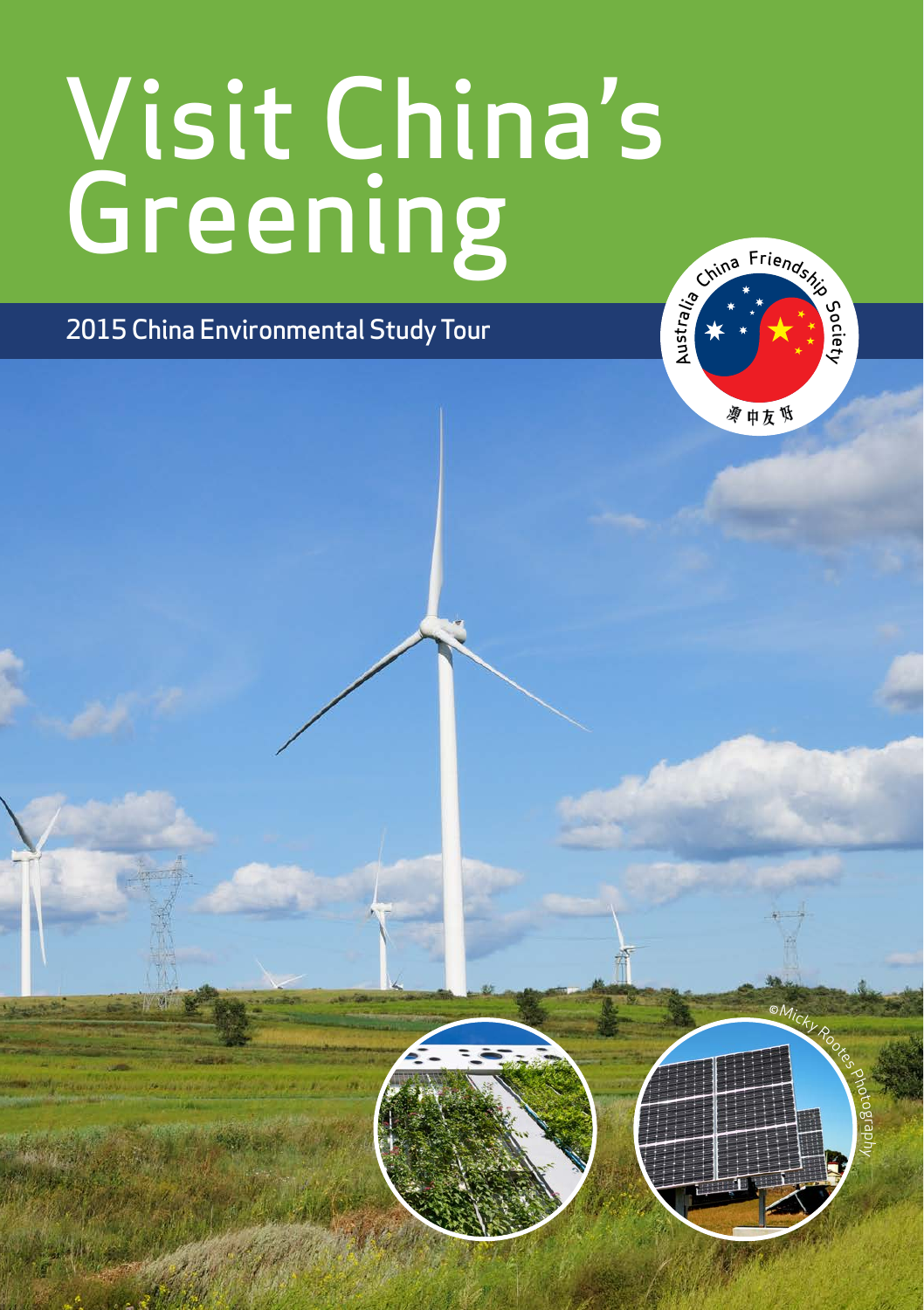

## 2015 China Environmental Study Tour

Despite major pollution problems over years of incredible growth. China is now making great progress in sustainable energy production, leading many countries across the globe. See for yourself some of these exciting developments.

### **OVERVIEW**

Join our study tour to China in September 2015, conducted by the Australia China Friendship Society.

This tour will be led by the National President of ACFS, Dr. Ross Gwyther, who has had extensive experience as a research earth scientist.

This 10-day tour includes:

- Visits to projects and facilities
- Discussions with officials developing and implementing environmental policies
- Meet scientists, engineers and academics who design, plan and implement green initiatives.

### **HIGHLIGHTS**

The tour will cover wind and solar farms, eco parks, sustainable buildings and industrial zones in Beijing, Tianjin, Baoding and Shanghai over 9 days. Tour size will be 15-20 persons and we aim to include some prominent Australian representatives in the environment movement. There will also be opportunities to explore cultural and historic sites in Beijing and Shanghai including Tiananmen Square and the Forbidden City.

### INFORMATION

Register your interest early to ensure a place.

Package tour price \$3975 (\$200 discount for f/t students) including airfares from each Australian capital city, all internal travel, twin share 4\* hotel accommodation, meals as per itinerary, single entry China visa fee. Exclusions: Tipping of tour guides and drivers, personal expenses and travel insurance (strongly recommended).

All expressions of interest to fill in the form attached and submit it by 20th February 2015. An application form will be sent to you by 25th February 2015

More details available at www.a[cfs.com.au](http://www.acfs.com.au)

For more information, please email Ross Gwyther: [rgwyther@optusnet.com.au](mailto:rgwyther%40optusnet.com.au?subject=) or phone 0408 782 983.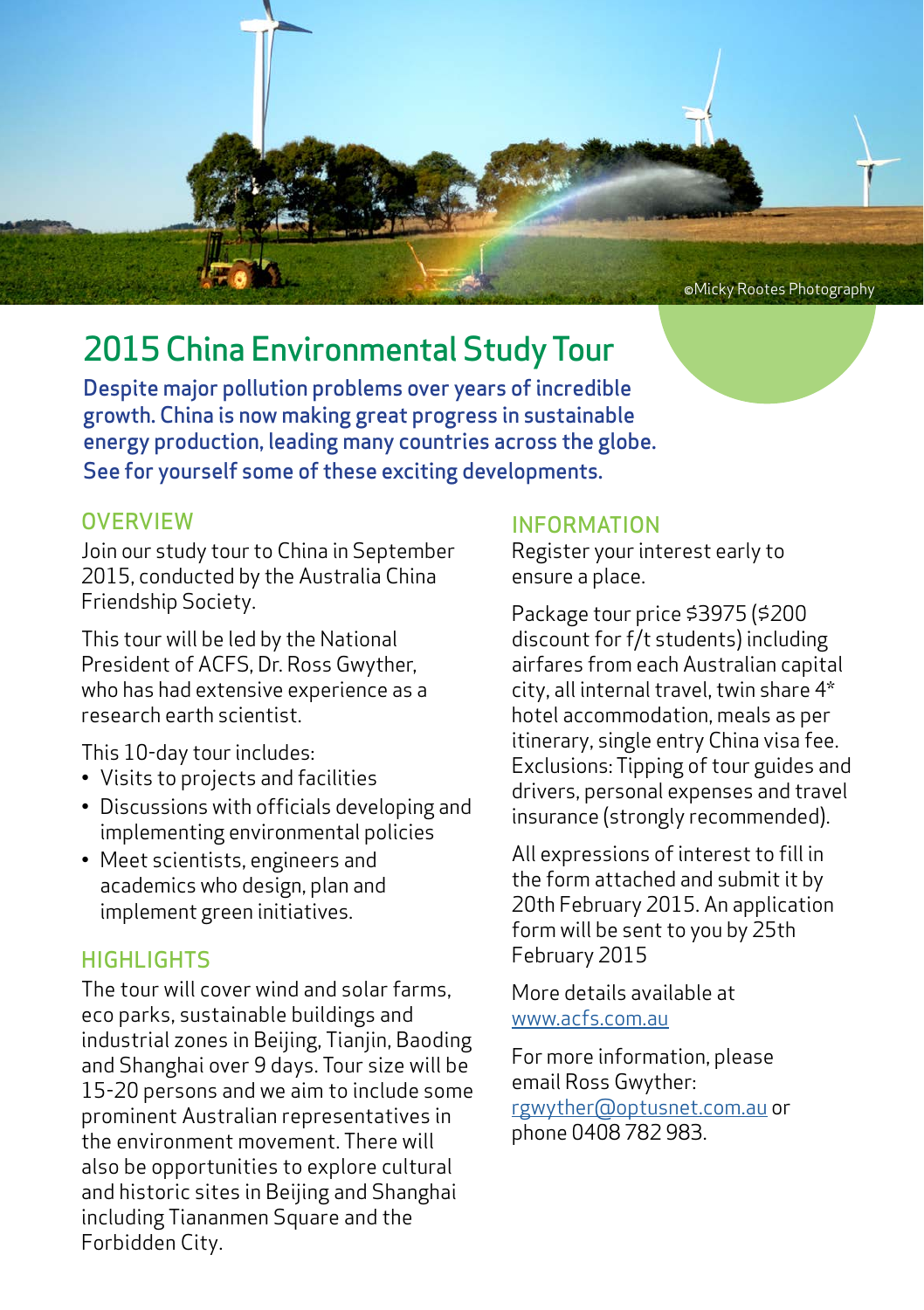# China Environmental Environmental<br>Study Tour Registration



I AM INTERESTED IN JOINING THIS TOUR:

| <b>DETAILS</b>                                                                                                                              |             |                                                                                                                                                             |
|---------------------------------------------------------------------------------------------------------------------------------------------|-------------|-------------------------------------------------------------------------------------------------------------------------------------------------------------|
| Title:                                                                                                                                      | First name: |                                                                                                                                                             |
| Surname:                                                                                                                                    |             |                                                                                                                                                             |
| Company/Institution:                                                                                                                        |             |                                                                                                                                                             |
| Email:                                                                                                                                      |             |                                                                                                                                                             |
| Phone:                                                                                                                                      |             | Mobile:                                                                                                                                                     |
| <b>POSTAL ADDRESS</b>                                                                                                                       |             |                                                                                                                                                             |
| No:                                                                                                                                         | Street:     |                                                                                                                                                             |
| Suburb                                                                                                                                      |             | Postcode:                                                                                                                                                   |
| State:                                                                                                                                      |             |                                                                                                                                                             |
| Reply to: rgwyther@optusnet.com.au<br>or hanley@iinet.net.au<br>post to: ACFS Ltd., GPO Box 3524,<br>Melbourne, VIC 3001<br>www.acfs.com.au |             | All expressions of interest to fill in the<br>form and submit it by 20th February 2015.<br>An application form will be sent to you by<br>25th February 2015 |

*Supported by: Beijing Peoples Association for Friendship with Foreign Countries Shanghai Peoples Association for Friendship with Foreign Countries*